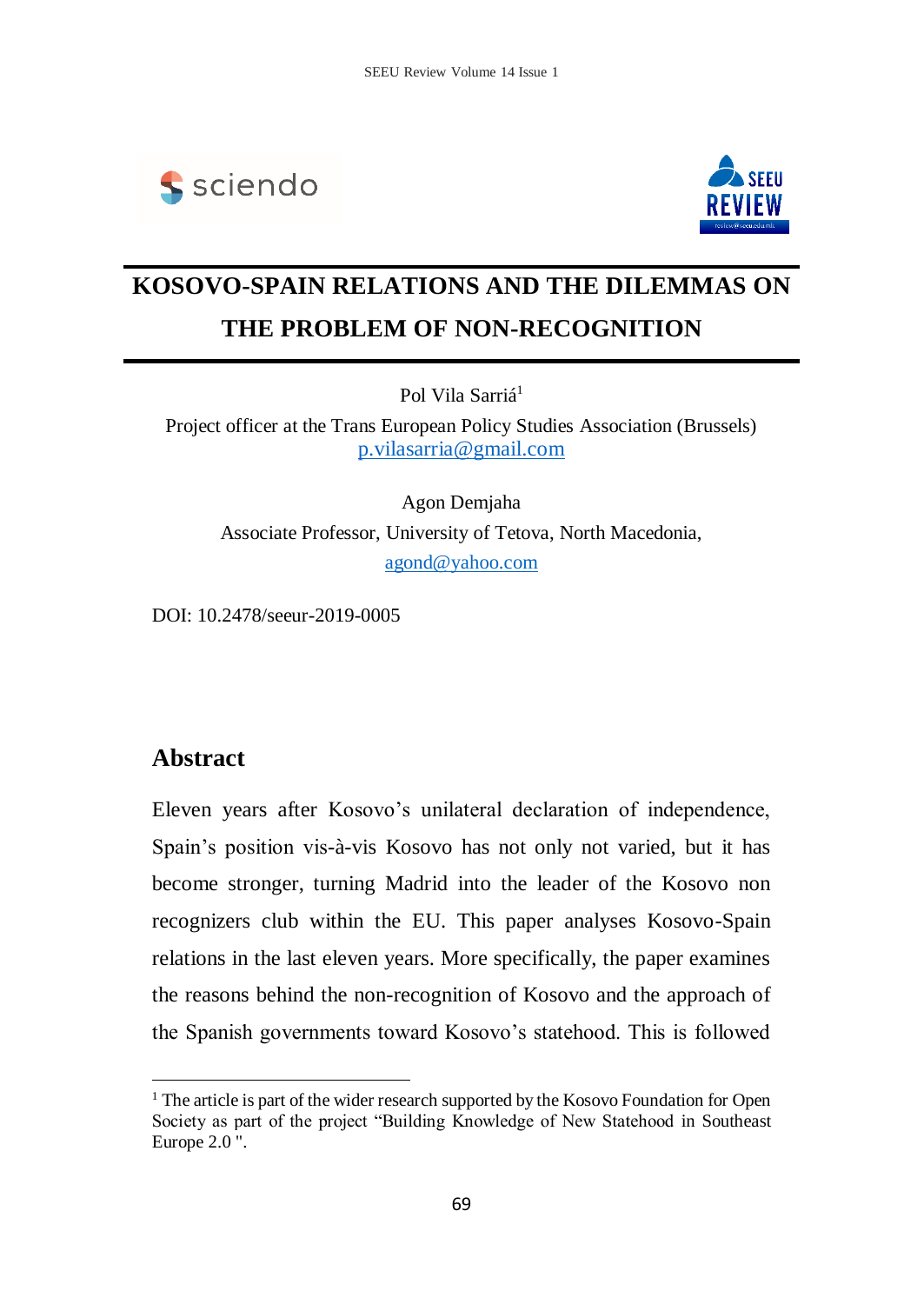by a thorough analysis on how Kosovo's path for self-determination played a major role in Catalonia's quest for independence in 2017.

The empirical research demonstrates that Spain's main reason not to recognise Kosovo is based on the country's internal dynamics; namely, Catalonia and the Basque country. Likewise, the paper argues that the Spanish governments throughout the last eleven years have created an analogy between Kosovo and Catalonia; not in their political statements, but in their political decisions, by worsening the almost inexistent diplomatic relations with Kosovo, when the Catalan path for independence was at its highest peak. By the same token, the paper reveals that this position was enhanced and driven by Catalan separatism, that continuously used Kosovo's unilateral declaration of independence as a model to further their own path for self-determination. The data provided and analysed in this paper as well as the statements made are based on desk research and seven semi-structured interviews conducted in Prishtina, Brussels, Madrid and Barcelona in 2018.

**Keywords:** *Kosovo, Spain, non-recognition, Catalonia, unilateral declaration of independence (UDI)*

### **Introduction**

The Spanish governments' involvement in the political development of the Western Balkans (WB) has always been marked by an absence of commercial trade, that has naturally resulted in a lack of interest and in the absence of a foreign policy agenda in the region. Kosovo-Spain relations in the last twenty-five years – first, as a province of Serbia and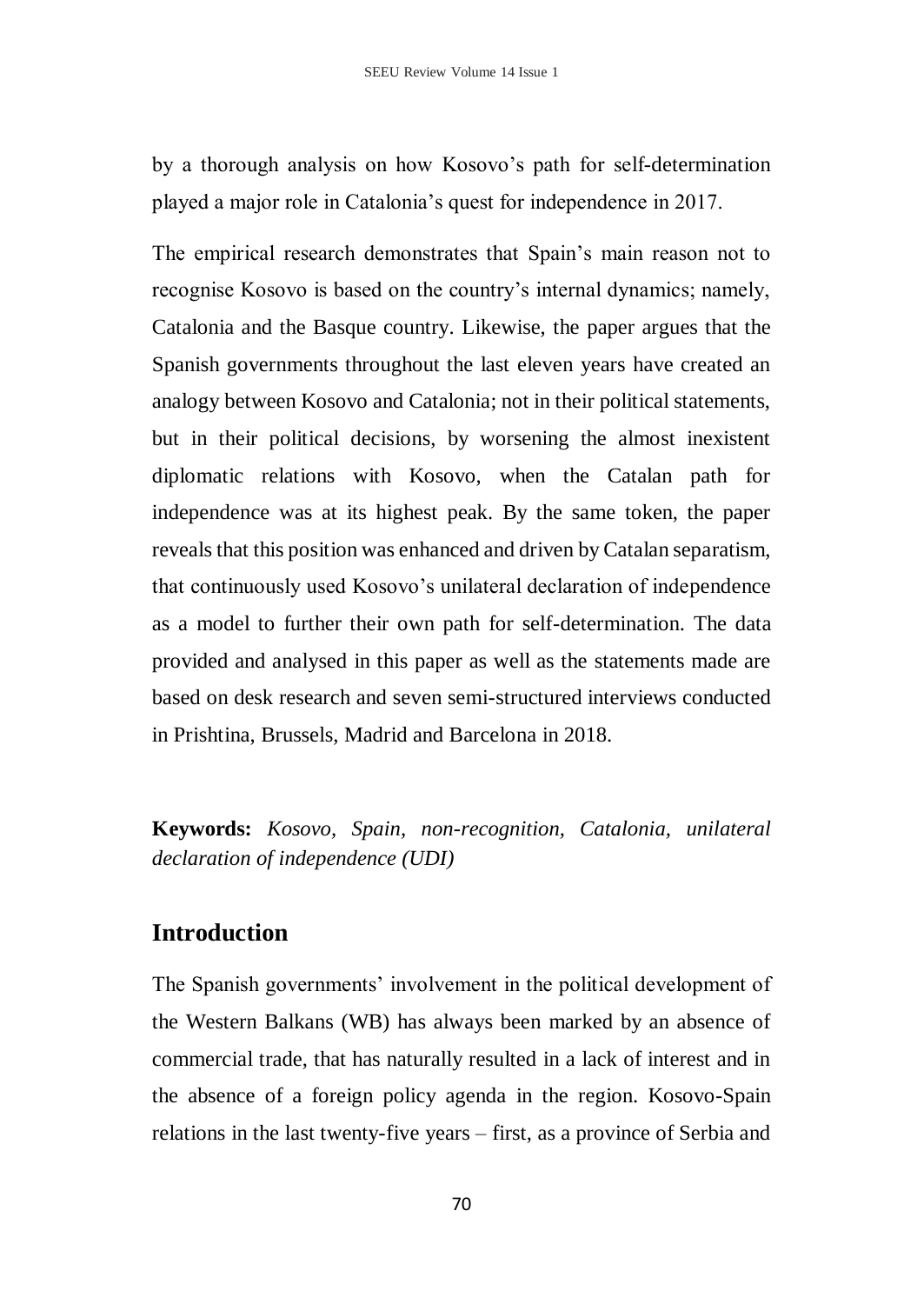then as an independent state – has followed this line, although the relations between the two deteriorated with the unilateral declaration of independence (hereinafter "UDI") of Kosovo on 17 February 2008. Prior to that, Spain had followed the main EU foreign policy agenda in the WB, supporting the NATO bombing of Yugoslavia in 1999 and the establishment of UNMIK and providing later on a contingent of Spanish soldiers to the NATO mission in Kosovo (KFOR) (Pouw, 2016, 35).

Kosovo's UDI broke with the detachment of the Spanish governments towards the development of the WB and turned the non-recognition of Kosovo (hereinafter "the Kosovo question") into a state matter. Since then, the position of Spain vis-à-vis Kosovo became very rigid: from implementing a strong visa regime that alienated Kosovan citizens to enter Spain, to ban Kosovo national symbols in multiple sports events, being the 2018 World Karate Championship the latest one of these senseless events (Morina 2018). This paper aims to understand these political decisions, examining the Spain-Kosovo relations throughout the last eleven years. By the same token, the first part of the paper sheds light into the question of non-recognition by Spain.

Although many analysts and media outlets have indicated that Spain does not recognise Kosovo due to the territorial dynamics of the country – Catalonia and the Basque Country –, the Spanish government argues that its position is not based on the internal power struggle of Spain. They state, however, that they do not recognize Kosovo's independence because its UDI was a breach of international law. Against this position, it is argued that the internal situation of Spain played a major role; however, the adherence to international law and the internal dynamics of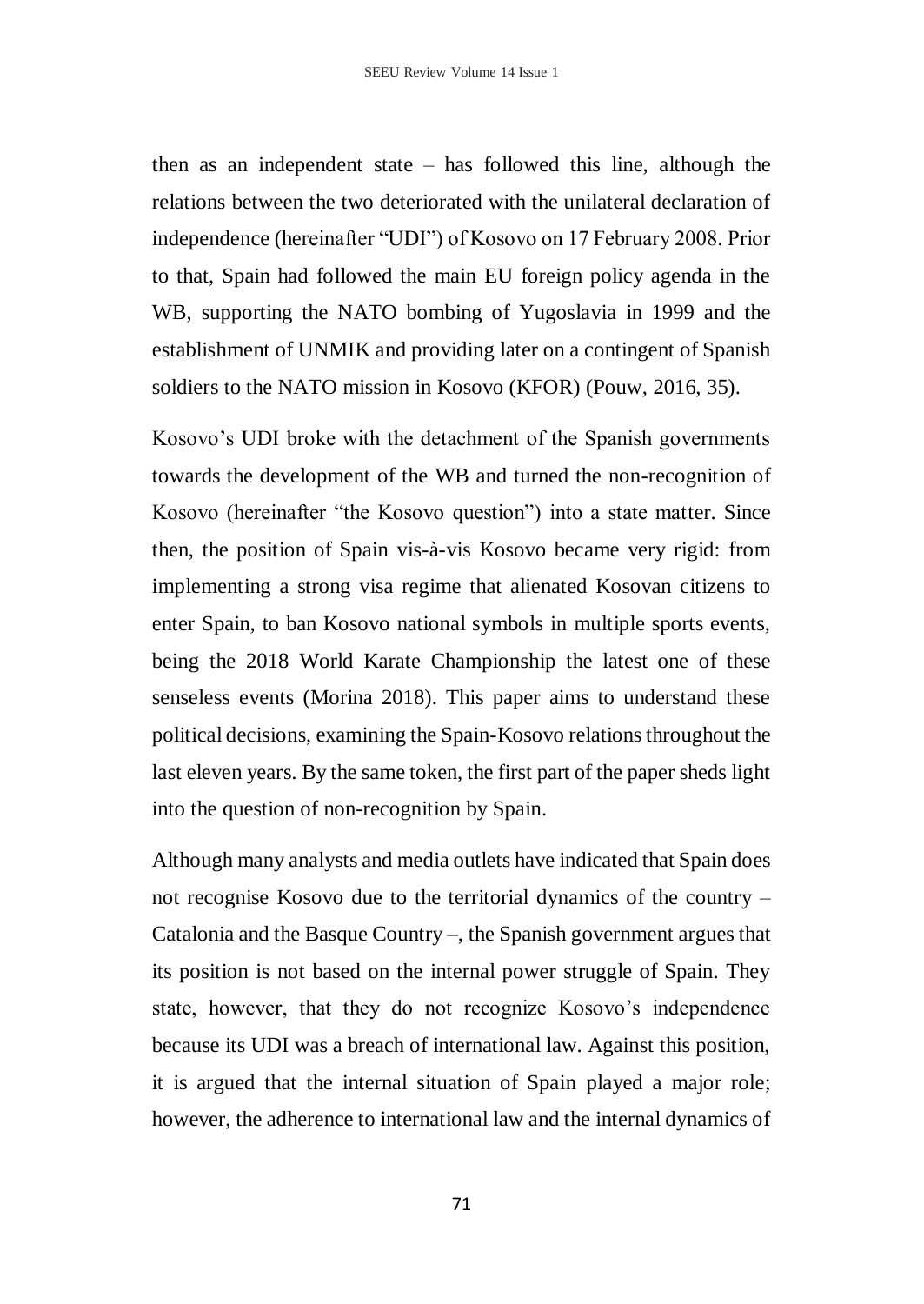the Spanish Socialist party in power during Kosovo's UDI had also a distinctive role in shaping Madrid's position.

The second part of the paper focuses on Catalan separatism' usage of Kosovo's UDI and how it helped the central government in Madrid not only not to recognise Kosovo, but to deteriorate the relations with the former Serbian province. Although pressure existed from Basque separatism likewise, the research focuses primarily in the Catalan side. Furthermore, the paper looks at the role of Kosovo's path for selfdetermination in the Catalan path for independence and how Catalan separatism misused Kosovo's UDI to further their own path to break-up with Spain. Finally, the last part concludes, stating that, all in all, Catalonia and the Basque country are the major reasons not to recognise Kosovo and that Kosovo's UDI was perceived as a model by Catalan separatism in their quest for independence.

The methodology of this paper is based on a qualitative approach. The documentation has mainly been gathered through desk-research and semi-structured interviews, being political statements, policy papers, media press releases and government motions the major data sources of the research. This has been complemented by semi-structured interviews to Spanish and Kosovar politicians in Barcelona, Brussels, Prishtina and Madrid, that have helped to build the main claim of this paper: Firstly, Spain does not recognise Kosovo for internal reasons; and secondly, Catalonia repeatedly used Kosovo to further their own path for independence.

72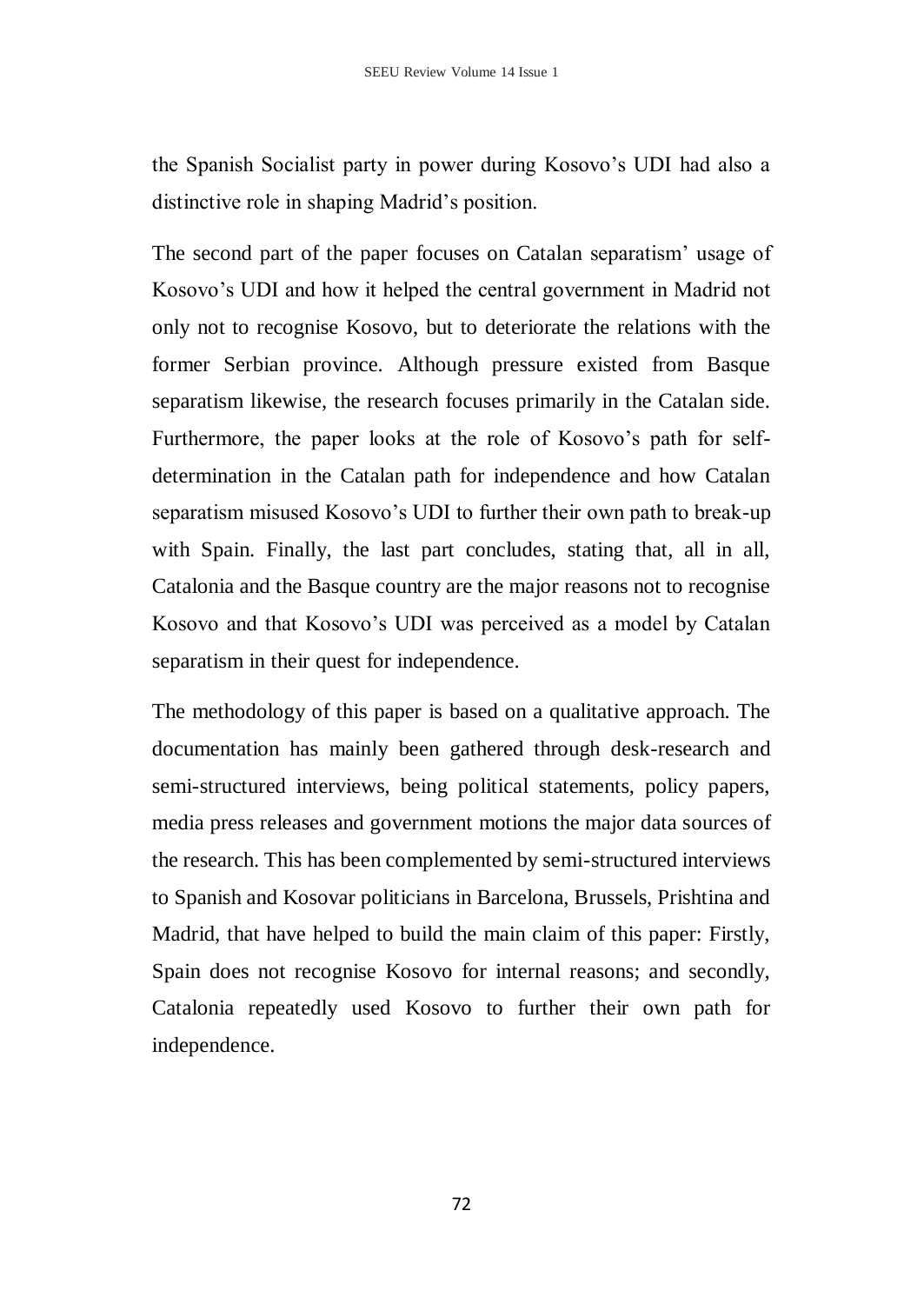## **Spain's reaction to Kosovo's UDI: a faulty analogy**

Although Spain's position not to recognise Kosovo only came into light on 18 February 2008, when the former socialist Minister of Foreign Affairs Miguel Angel Moratinos announced the official stance of the government, Spain's reluctance to support an independent Kosovo can be traced back to the negotiation of the final status of Kosovo in 2006, during the Ahtisaari Plan's proposal. Contrary to states such as the US, Germany or the United Kingdom, Spain saw the possible independence of Kosovo as an imposed decision, instead of the only viable solution (Perritt, 2010, 136), that could create and important precedent and have major implications for the Catalan and Basque's wills for independence (International Crisis Group 2007, 10). This approach made the Spanish government not to open a liaison office in Pristina, unlike some of its European partners, and it showed for the first time that the Spanish authorities were unequivocally comparing the Kosovo case with the internal disputes within Spain; although this stance would not become clearer until years later.

One day after the authorities in Kosovo declared its independence, on 18 February 2008, Miguel Angel Moratinos announced that Spain was not going to recognise Kosovo (Reuters 18 Feb. 2008), arguing that its UDI was a breach of international law. However, at the same time, Moratinos rushed to express that the government's decision had nothing to do with the Spanish internal situation – Catalonia and the Basque country at the time. Ever since then, nonetheless, the Spanish governments throughout the last years have supported this claim, regardless of the colour of the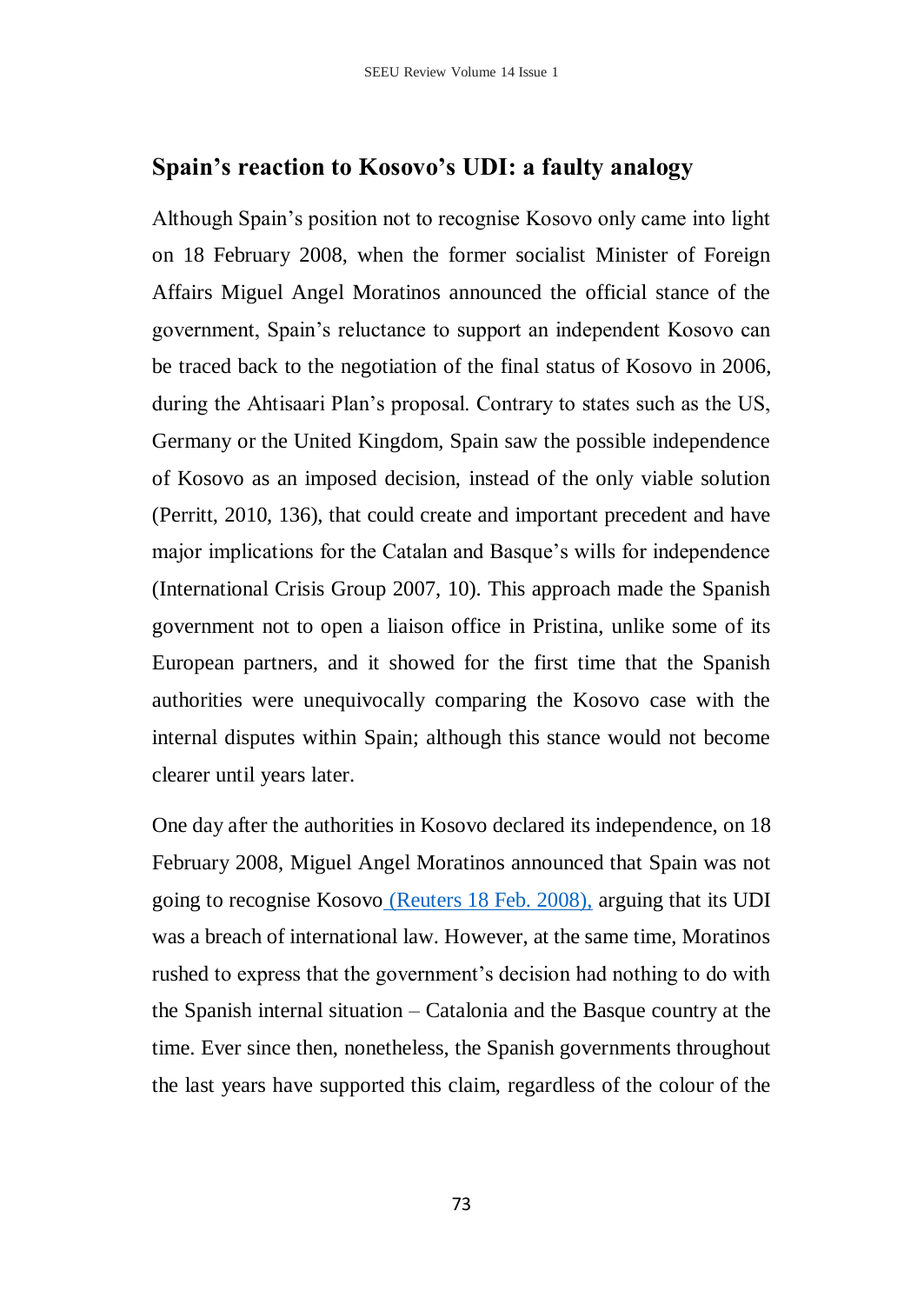party in power, establishing the position on Kosovo's non-recognition as a state matter.

According to the socialist government of Zapatero, Kosovo's declaration of independence was a serious violation of the 1244 UN Security Council resolution and the territorial integrity of Serbia – back then, the Federal Republic of Yugoslavia – and, therefore, an infringement of international law. The zealous defence of this branch of the law by the Socialist Party (PSOE) was and is driven by its adherence to the principles of international law. The PSOE came into power in 2004 condemning the illegal invasion of Iraq and the participation of Spanish troops on the ground. Thus, the return of the Socialist to power in 2004 was considered to be "a return to international legality" (Kosovo Calling 2012, 14). In fact, sustaining this approach, Moratinos went as far as to express in the aftermath of Kosovo's declaration that Iraq and Kosovo were textbook examples of a breach of international law (El Mundo 18 Feb. 2008).

The socialist government's official approach – and that of its successors – on the Kosovar dichotomy, however, needs to be complemented by other reasons. Otherwise, the defence of Kosovo's non-recognition based on international law would have been non-existent after the 2010 International Court of Justice (ICJ) advisory opinion on Kosovo's declaration. This decision ruled that Kosovo's declaration of independence was in accordance with international law, as "general international law contains no applicable prohibition on declarations of independence" (Reuters 22 Jul. 2010). Further reasons, thus, need to be analysed to grasp the complex stance of the different Spanish governments.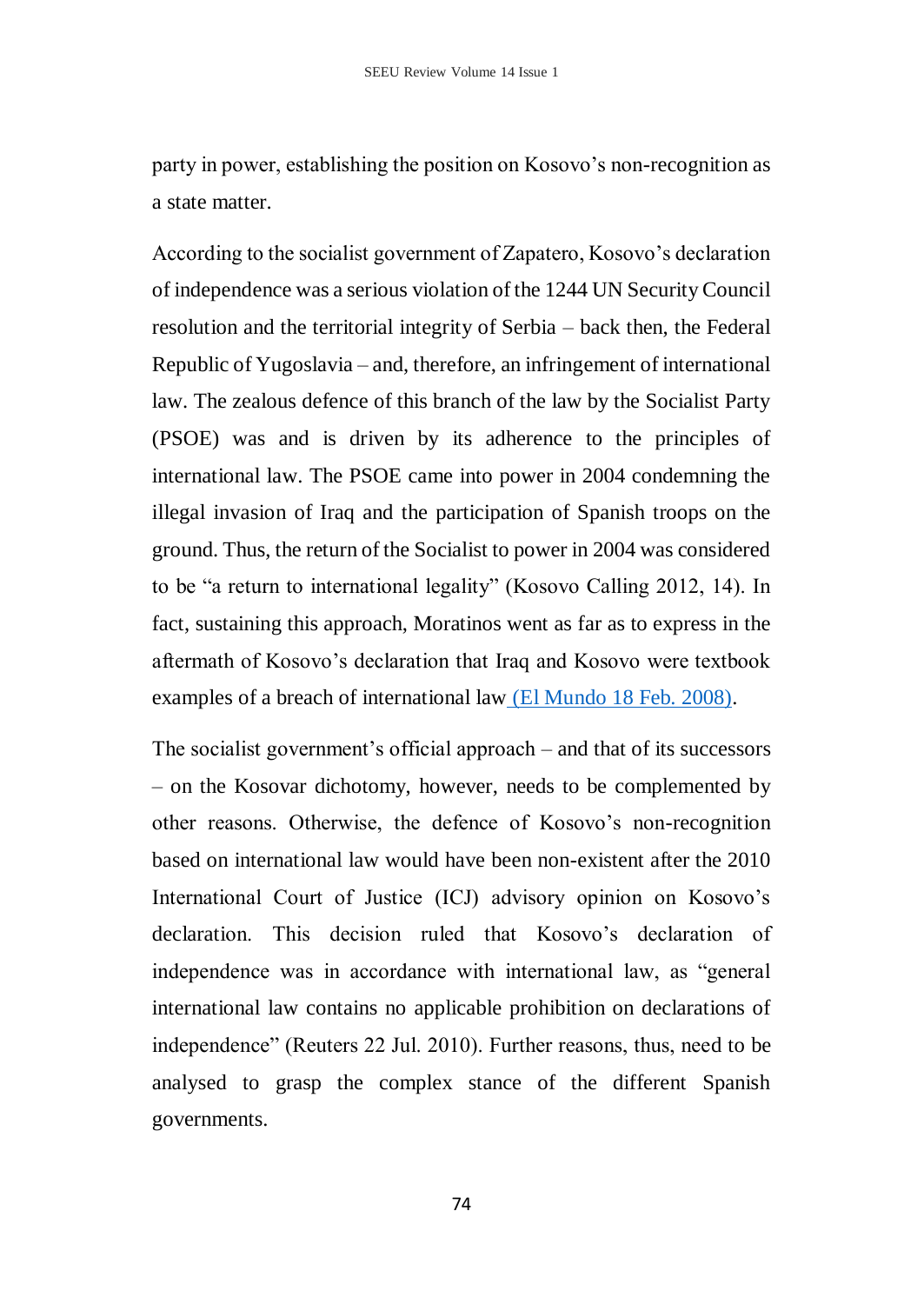The unofficial version, mostly shared by scholars, analysts and national and international media outlets signals Catalonia and the Basque Country as the main factors not to recognise Kosovo. Since the prelude of Kosovo's declaration of independence, the Socialist government, in power at the time, unintentionally compared the two cases with Kosovo; something that led later on to the non-recognition path. For example, in a leaked document from the US Embassy in Spain, the American ambassador at the time stated that Spanish diplomats expressed that the recognition of Kosovo was "not a near-term prospect due to domestic considerations influenced by autonomous communities' politics, particularly in the Basque Country and Catalonia" (Pouw, 2016, 45).

The government's fear of creating a precedent that could later be replicated within Spanish borders was also fuelled by the political opposition in the Spanish Parliament. The Catalan and Basque nationalist parties supported and celebrated Kosovo's independence, albeit it was more the Basques – by then, the ones pressuring to achieve independence – that linked the Kosovar UDI to their own situation in the Basque Country. The spokesperson of the Basque government at the time, Miren Azkarate, referred to Kosovo's UDI as "a lesson for resolving identity conflicts in a peaceful and democratic way" (El País 17 Feb. 2008). On the other hand, the conservative Popular Party (PP) in the opposition used Catalan and Basque nationalist support towards Kosovo's independence as a sign of weakness of the central government towards Catalonia and the Basque Country.

The pressure of the PP was not a trivial issue for the socialist government, as there were general elections only three weeks after

75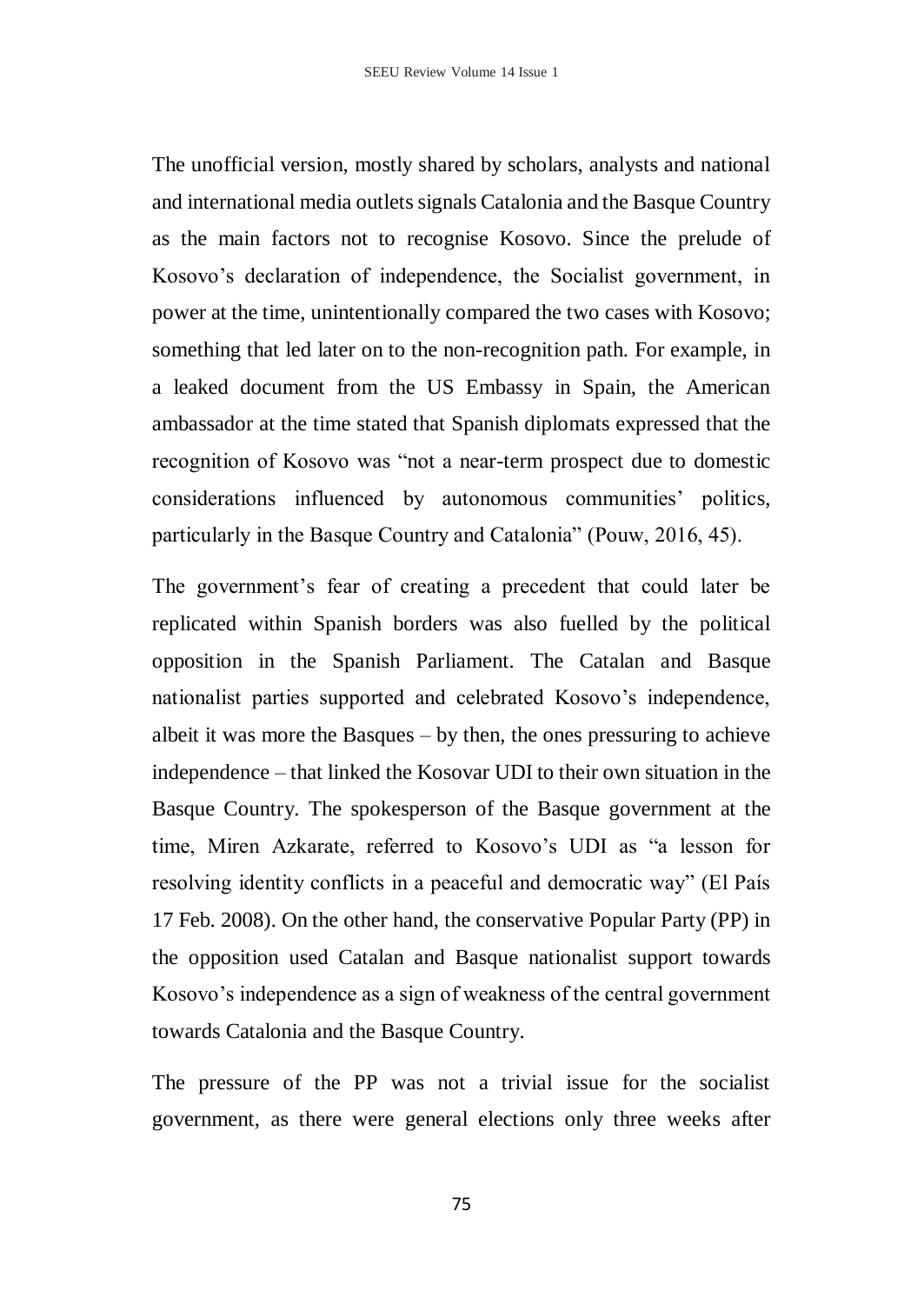Kosovo's independence, on 9 March 2008. This was of an utmost importance for the government, as not only the PP was in favour of not recognising Kosovo, but also the main newspapers in Madrid (El País, El Mundo and ABC) and the public opinion, that showed that 45 per cent of the population considered Kosovo's UDI as highly detrimental for the Spanish interests (Real Instituto Elcano 2008, 24). This concern was privately discussed in the Spanish diplomatic circles, and for example, Pepe Pons, former Spanish Director within the Ministry of Foreign Affairs of Spain, raised this fear, stating that "Kosovo would be an elections issue", as it was "in the headlines, and the debate in Europe (was) drawing the government's attention away from its campaign priorities" (Pouw, 2016, 45).

In this complex environment, Kosovo's UDI developed into a threat for the PSOE in power, that witnessed how the Catalan and Basque nationalists and PP's pressure on the Kosovo question could affect the socialists' governability of Spain. This concern had even led Moratinos to ask the authorities in Pristina to postpone the declaration until after the general elections, albeit with little success (Reuters 18 Feb. 2008). Kosovo declared independence unilaterally and Spain decided not to recognise it.

The Spanish government aligned with the position of countries such as of Russia, China, India and Brazil, and decided not to follow Turkey or the United Kingdom's line of supporting Kosovo's independence, despite the presence of self-determination movements within their borders. The socialist government lost an excellent opportunity in the aftermath of the declaration to denationalize the Spanish position on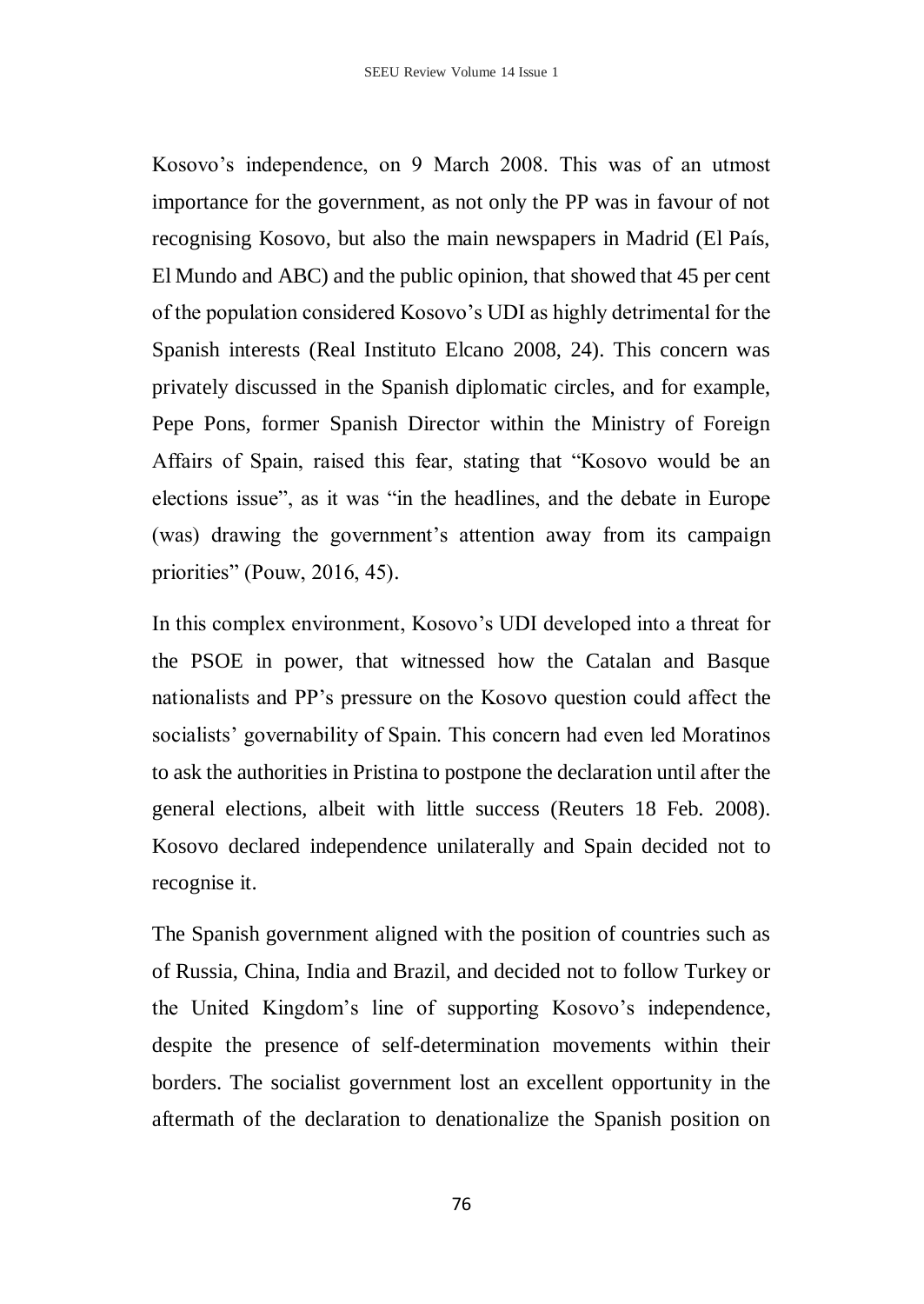Kosovo. Instead of recognising Kosovo and dissociating it from the internal situation of Spain, the government refused to do so, and thus, contributed to the formation of a faulty analogy between the two cases. This approach became later more obvious with the escalation of the independence movement in Catalonia in the past years.

Another reason that needs to be further explore is whether the personal connections of members of the socialist party played an active role in not recognising Kosovo. Members of parliament in Kosovo and Catalonia, such as Enver Hoxhaj, Deputy PM of Kosovo, or Jordi Xucla, Catalan European Democratic Party (PDeCAT), have pointed out at the personal connections of Moratinos as an important reason not to recognize Kosovo at the time (Interview, Hoxhaj, 2018; Xucla, 2018). Although this approach is contestable, research proves that Moratinos' friendship with Serbia is very enlightening. Belgrade was his first destination as a young diplomat in the 1980s and thirty years later, in 2009, he was awarded with the distinction of Honorary Citizen of Belgrade (El Mundo 12 Dec. 2009). During the ceremony, the former Serbian president Boris Tadic glorified Moratinos' role as a foreign affairs minister, stressing that "he had never met a minister in the world that had advocated so much for Belgrade and Serbia", and described him as the "angel protector of Belgrade and Serbia" (El Mundo 12 Dec. 2009). Certainly, one could not deny that personal opinions and connections often play a role in shaping national and foreign affairs politics.

To what extent Moratinos' personal connections played an important role not to recognize Kosovo is unclear. It is most likely, however, that his own ideas were not a decisive factor in the final decision not to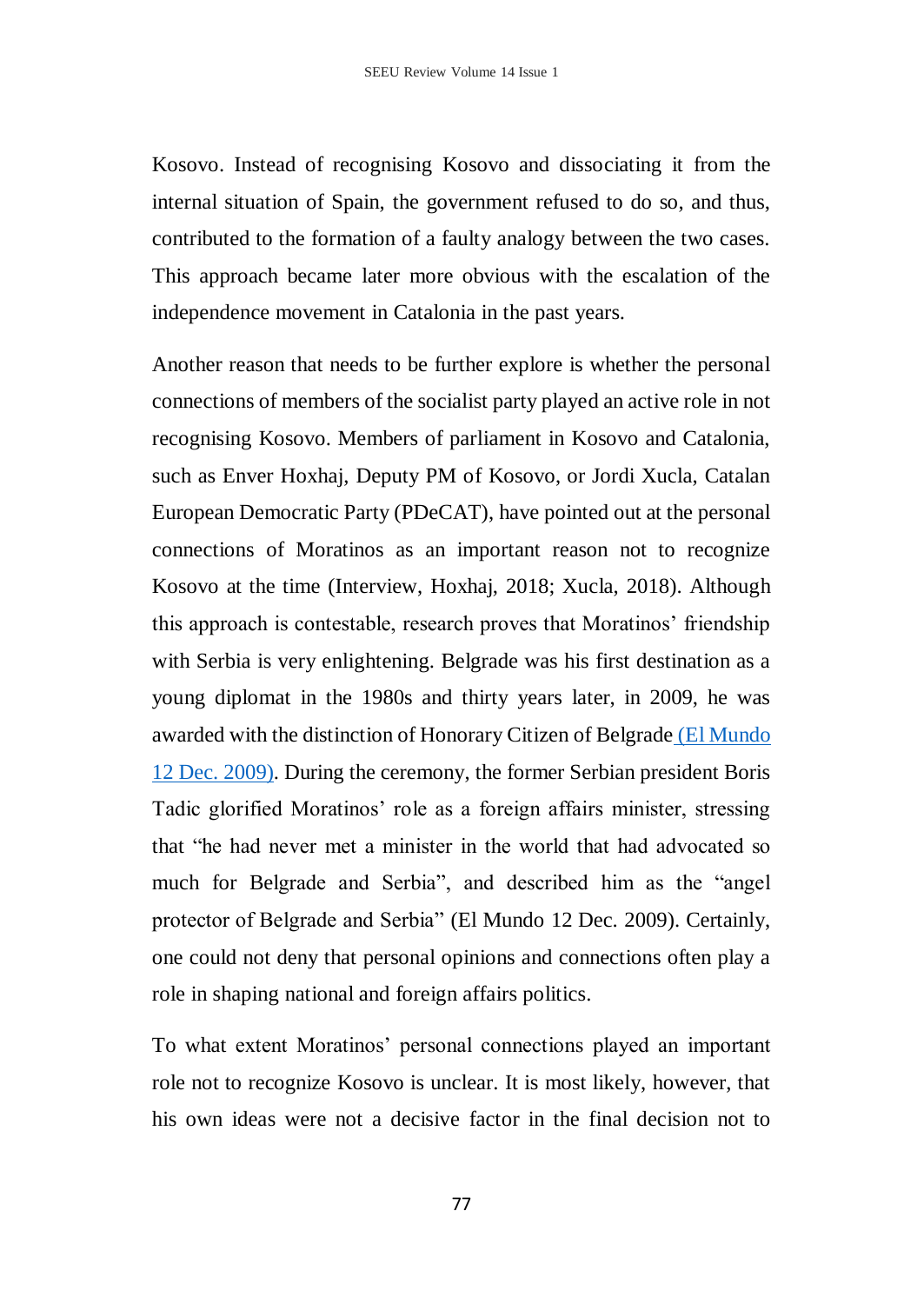recognize Kosovo, as the position of Spain would have changed when he left his position as Minister of Foreign Affairs in October 2010. What is certain, instead, is that the decision on Kosovo's statehood was taken promptly and under high pressure by domestic policy issues in the prelude of the March 2008 general election. Should there have been no elections around the corner when Kosovo's UDI took place, the Spanish response to Kosovo's declaration could have been different.

## **The 2010 ICJ advisory opinion on Kosovo: a major setback for the Spanish position**

The ICJ ruling on Kosovo's UDI on July 2010 did not result into a change of approach by the Spanish government. Prior to that, the Ministry of Foreign Affairs of Spain had presented long written statements advocating for the illegality of the declaration and the potential risk to create a historical precedent for other nations in the world (ICJ, Written Statements of the Kingdom of Spain, 2010). The ICJ judgment, however, did not refrain Spanish officials to continuously refer to Kosovo's declaration as a breach of international law. After the ruling it became clear that Spain was not recognizing Kosovo for purely internal policy matters. Thereby, instead of recognizing Kosovo and dissociating the case from Catalonia and the Basque Country, the government heightened the analogy between the two cases, not only ignoring that Kosovo and the internal situation in Spain were different situations, but also signalling that Catalonia and the Basque Country may had a case for independence.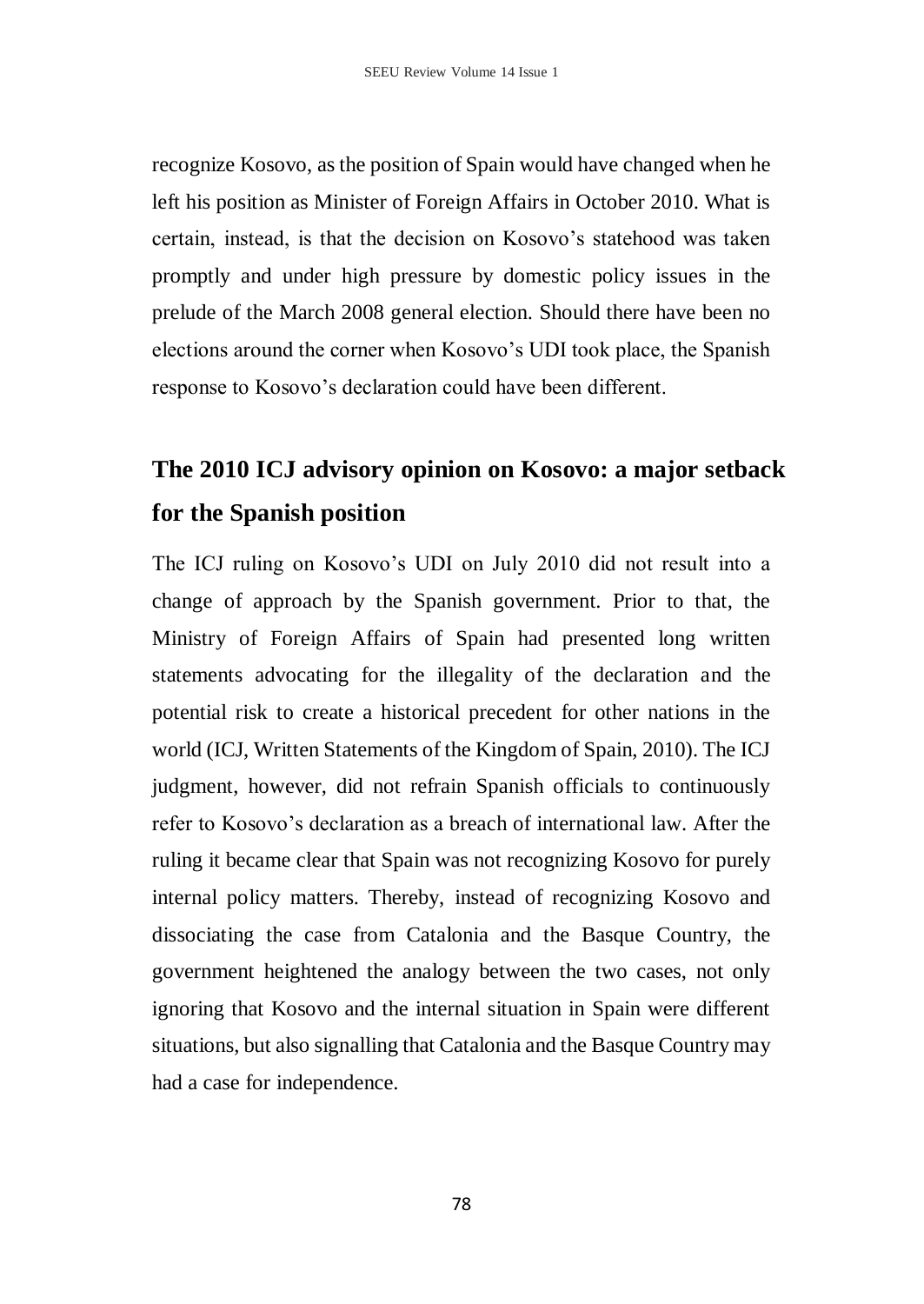From there on, the Spanish government continued to follow a very inconsistent approach, as their representatives started labelling Kosovo as a "sui generis case", but simultaneously, they reaffirmed Kosovo's unilateral path was setting a precedent for other nations' will for independence (Leon Gross, 2008). This conflicting approach was driven by the fear that the Catalan and Basque separatists would instrumentalize Kosovo's UDI to potentially follow the same path. In an unforeseen manner, and driven by the lack of congruity, Kosovo's non-recognition gave the Catalan separatists a window of opportunity to create a (faulty) parallelism between the two cases, provoking the entrenchment of the Spanish position. In the aftermath of the ICJ judgment, Spain thus lost the momentum to recognize Kosovo and assert once and for all that the situation of Kosovo had nothing in common with the internal dynamics of Spain.

Furthermore, the outcome of the ICJ judgment broke with the already cold cordial relations with the Kosovar diplomacy; although it is worth mentioning that prior to the rendering of the judgment there had been a period of cooperation between the Spanish and Kosovar diplomacy, that had led to sit both in the same table during the Spanish EU presidency meeting in Sarajevo in 2010. The Spanish authorities thus started to follow a very rigid approach compared to the other five EU member states which do not recognize Kosovo.

Unlike Greece, Slovakia, Romania and Cyprus, the socialist government in Spain refused any official meetings with Kosovo's authorities; they rejected once again the opening of a liaison office in Pristina and continued not to recognize Kosovo's passport. The Spanish approach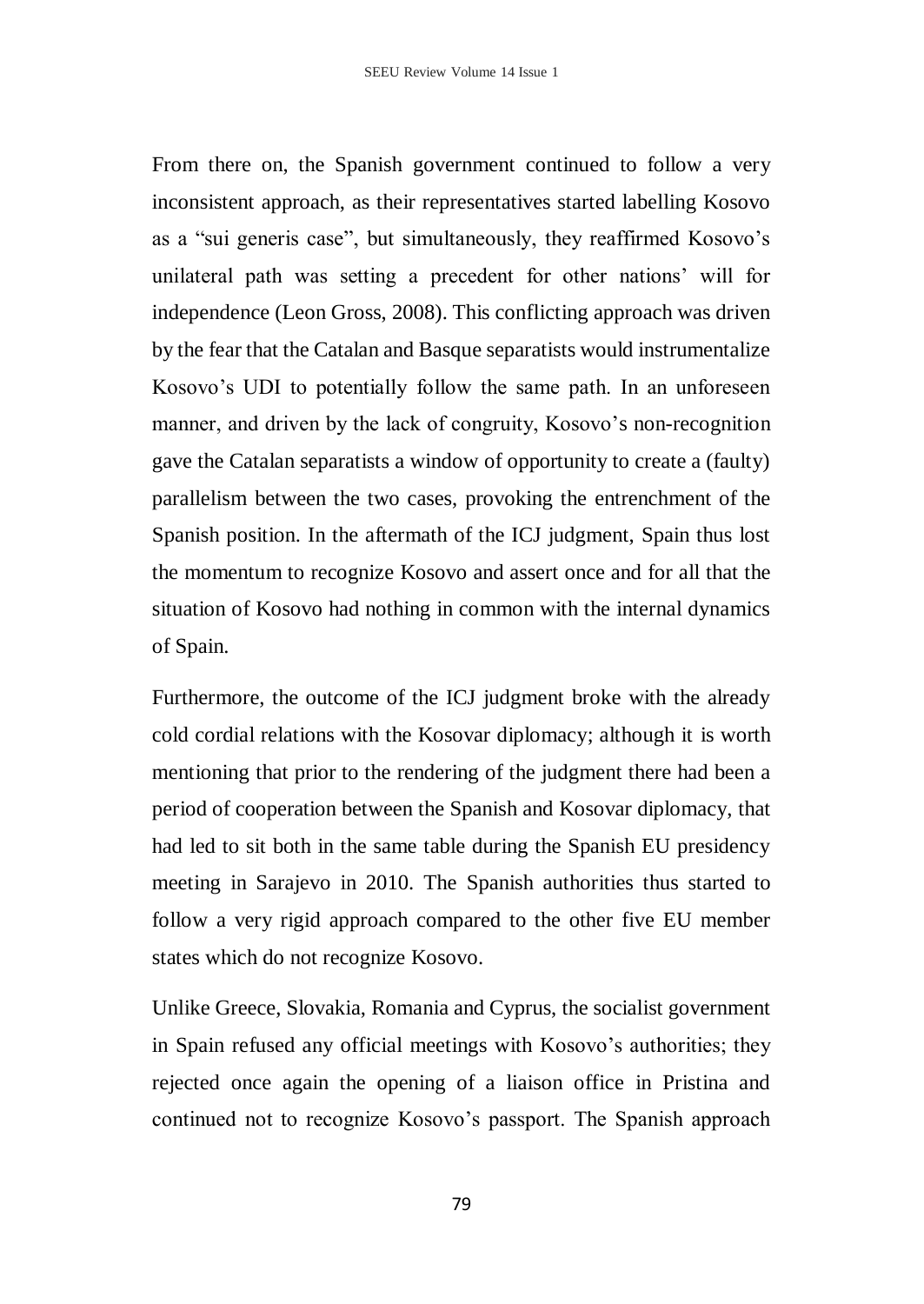became even tougher than the one followed in Belgrade or Moscow. It is worth mentioning that Kosovo's citizens can enter Serbia with a simple ID or Russia following a visa application, whilst their entry permit to Spain is rarely ever granted. The deterioration of the approach was not only influenced by the ICJ judgment, but also, and wrongly, by the awakening of the separatism movement in Catalonia in 2010 and 2011.

## **The change of government in Spain and the future perspectives**

The change of government in 2011, with the accession to power of the conservative leader Mariano Rajoy (PP), did not affect the Spanish approach towards the youngest state in Europe. In an intense debate in the Congress of Spain in March 2012, Rajoy asserted the new government would not recognise Kosovo because "it was what it best suited the general interests of the country" (La Vanguardia 14 Mar. 2012). The strengthening of the Catalan separatism, even, made the PP government to deteriorate relations with Kosovo. Apart from the application of the rigid visa policy regime and the lack of diplomatic relations, Spain started to vote against the accession of Kosovo to international organizations, such as UNESCO and the FIFA, and to question the presence of Kosovo in the EU's Enlargement Plan (Europapress 30 Jan. 2018). Meetings with Kosovar diplomats were also avoided at all costs, which culminated in the notable absence of Rajoy at the EU-Western Balkans Summit in Sofia in May 2018. The Spanish government's move of deteriorating the relationships with Kosovo, while the Catalan crisis was moving forward, contributed, all in all, to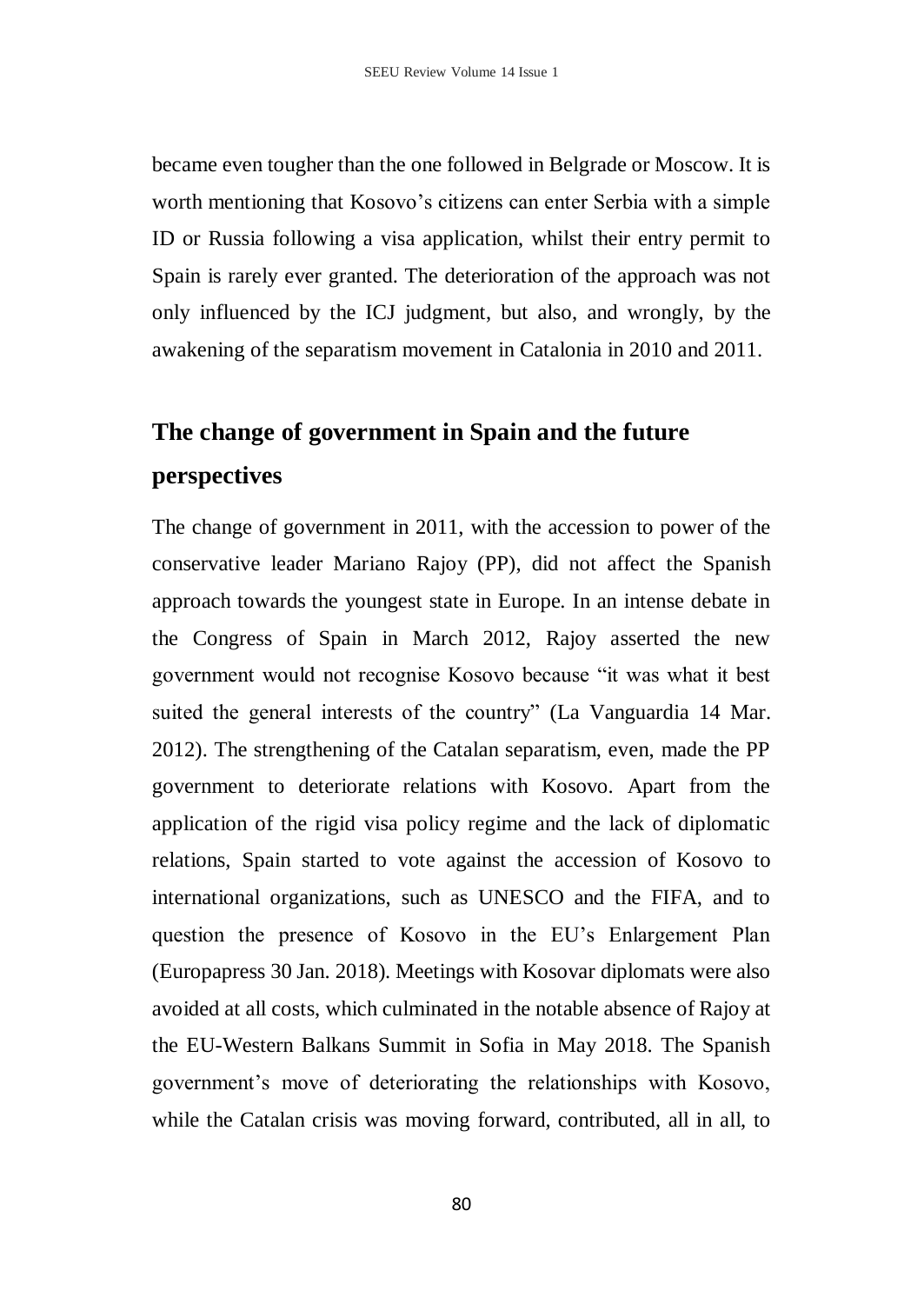reinforce the faulty analogy between the two cases, showing again the inconsistency of the Spanish policy in the Kosovar dichotomy.

The democratic overthrow of Mariano Rajoy from power and the arrival of the socialist Pedro Sanchez to the Presidency in June 2018 were regarded by certain Kosovar politicians as an opportunity to develop a new approach towards Kosovo (Interview, Kurti, 2018; Hoxhaj, 2018). However, this reshuffle implied no change in the Spanish approach towards Kosovo in the short run. This has been illustrated in numerous occasions. In July 2018, the Socialist MP José Zaragoza asserted that "the approach of the new government (was) not likely to change, unless Serbia recognises Kosovo" (Interview, Zaragoza, 2018). In November 2018, the banning to display Kosovo's flag and symbols in the World Karate Championship in Madrid made the recently appointed Spanish Minister of Foreign Affairs, Josep Borrell, to stress that "the new government would not recognize Kosovo" (El Diario 19 Nov. 2018).

To date, changes in the Spanish approach vis-á-vis Kosovo are very unlikely to happen; among all, due to the continuous political crisis in Catalonia, but also because there are no signs that the socialist government will dissociate Kosovo from the territorial dynamics of Spain (Vila Sarriá and Demjaha, 2019). Hence, a change in the Spanish "state matter" could only happen if a normalization agreement between Belgrade and Prishtina is signed, provided that this follows the recognition of Kosovo by Belgrade. Although this scenario seemed unattainable for years, the normalization of the relations could potentially happen, should Belgrade and Prishtina move forward with the contentious plan to exchange territories for purely ethnic reasons.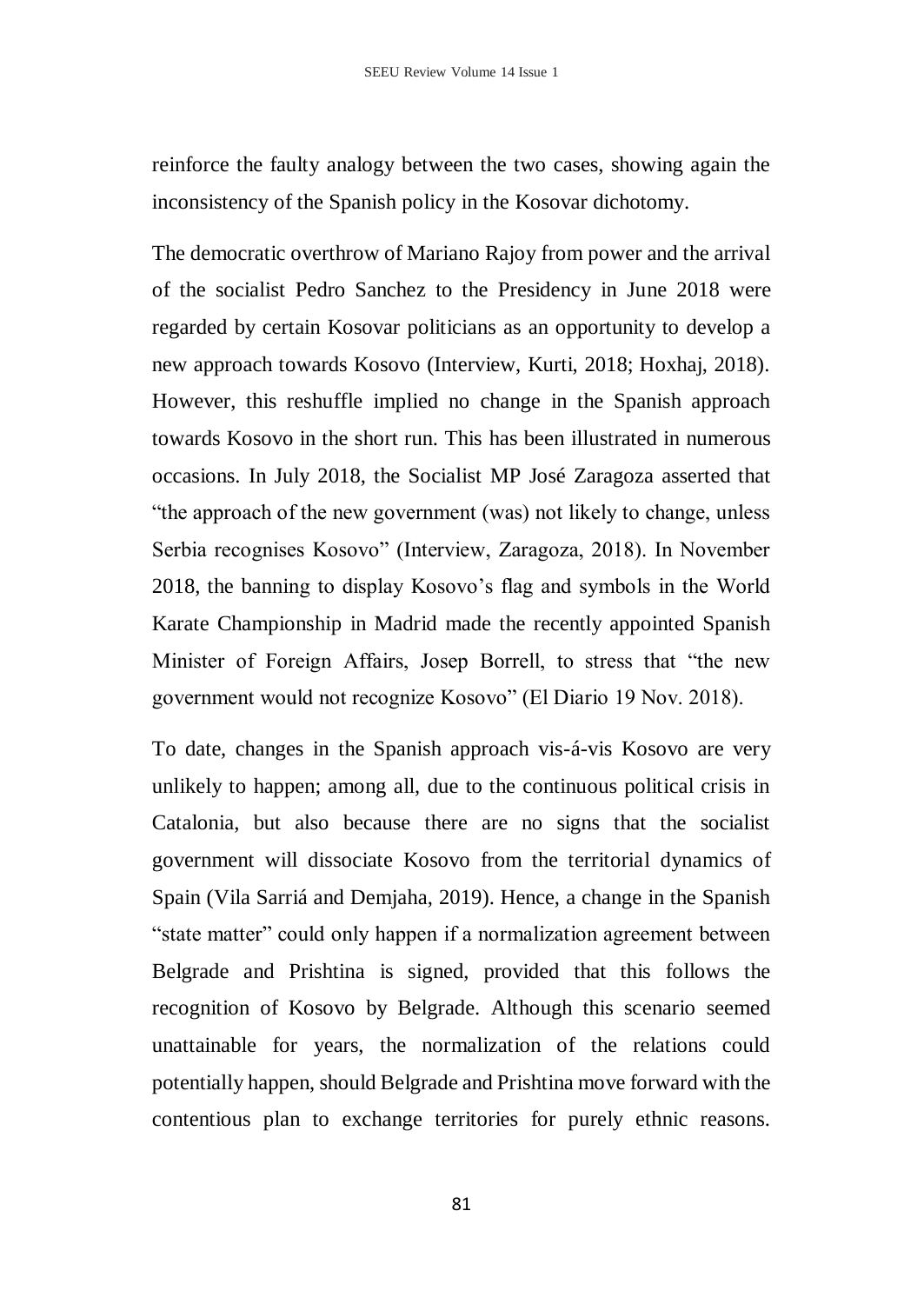Redrawing the boundaries of the two countries could lead to the recognition of Kosovo by Serbia, and thus, many other countries, including Spain, could follow. Although Josep Borrell openly opposes the change of borders, he asserted that should Serbia recognize Kosovo in this context, Spain would have no objections to follow Serbia's steps (Europapress 19 Nov. 2018).

#### **Pressure from with in: the Catalan case**

Madrid's position not to recognize Kosovo and to further – and unintentionally – compare the Kosovo case with the internal situation in Spain came to the forefront thanks, inter alia, to the Catalan and Basque support for Kosovo's independence. The creation of this faulty analogy between the two situations was fuelled by the misuse of Kosovo's process for self-determination by Catalan and Basque separatists, that supported and instrumentalized Kosovo's UDI to further their own respective processes for independence. The section below looks at the role of the Kosovo case within the Catalan path for independence, asserting that Kosovo's UDI played an active and significant role in the Catalan constituent process.

Throughout the last years, especially when the Catalan crisis was at its highest peak, Catalan separatism started to mirror other independence movements, from Scotland to Kosovo, with Slovenia being the latest one in mind (France 24 10 Dec. 2018). However, in the case of Kosovo, this usage is not that recent, as it can be traced back to the prelude of Kosovo's independence in December 2007, when the MP Agusti Cerdá, Republican Left of Catalonia (ERC), openly referred to Kosovo's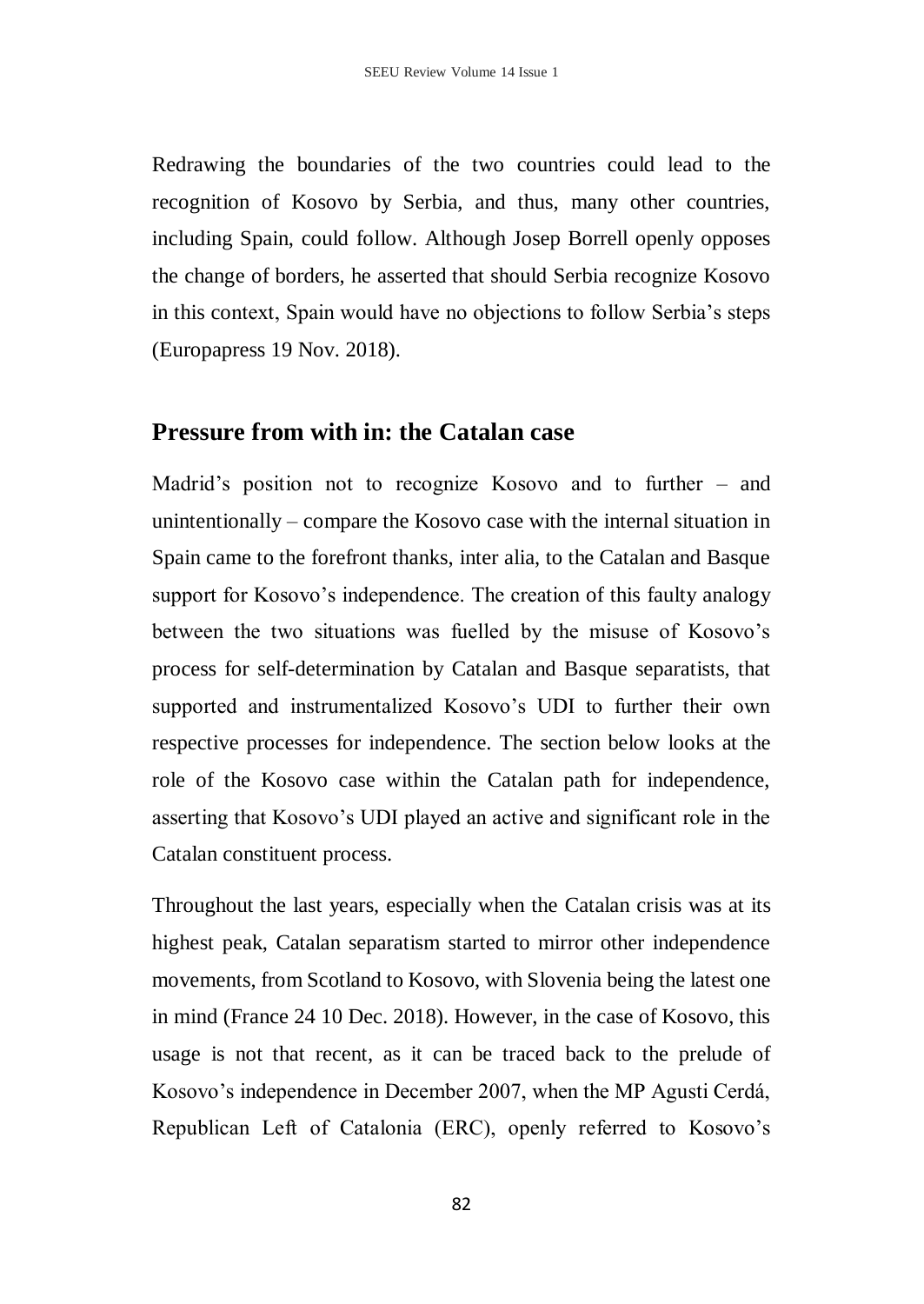potential independence as an "historical and unquestionable precedent for Catalonia and other nations in Europe" (El Periódico 13 Feb. 2008). This, together with the Convergence and Union (CiU) and the ERC support to Kosovo's independence the day Kosovo's unilateral declaration took place, had a significant impact in the central government decision not to recognize Kosovo.

CiU and ERC's support towards Kosovo's independence was very straight forward: for the aspirants of an independent Catalonia, Kosovo's independence – and especially its international (although partial) recognition – left the door open to the creation of new states in Europe. This approach was immediately translated into an unconditional Catalan institutional support for the newest state in Europe. Both the ERC and the CiU supported Kosovo's independence in the aftermath of the UDI, congratulating its people, although only ERC regarded Kosovo's UDI as an important precedent in Europe (La Vanguardia 18 Feb. 2008). In April 2008, Joan Tardá, ERC MP, presented a motion in the Congress of Spain, urging Spanish authorities to recognize Kosovo (Official Gazette of the Congress of Spain, 7 May 2008). This support was also transferred to the regional authorities of Catalonia, where months later, in July 2008, the Catalan Parliament passed a resolution supporting "the will of Kosovo's Assembly of becoming an independent state" (Official Gazette of the Parliament of Catalonia, Feb. 2008).

Catalan separatist's recurrent misuse of the Kosovo case became more evident after the 2010-ICJ ruling, that at the same time overlapped with the escalation of support towards Catalan independence. Within the Catalan separatists' interpretation – mostly by the ERC and somewhat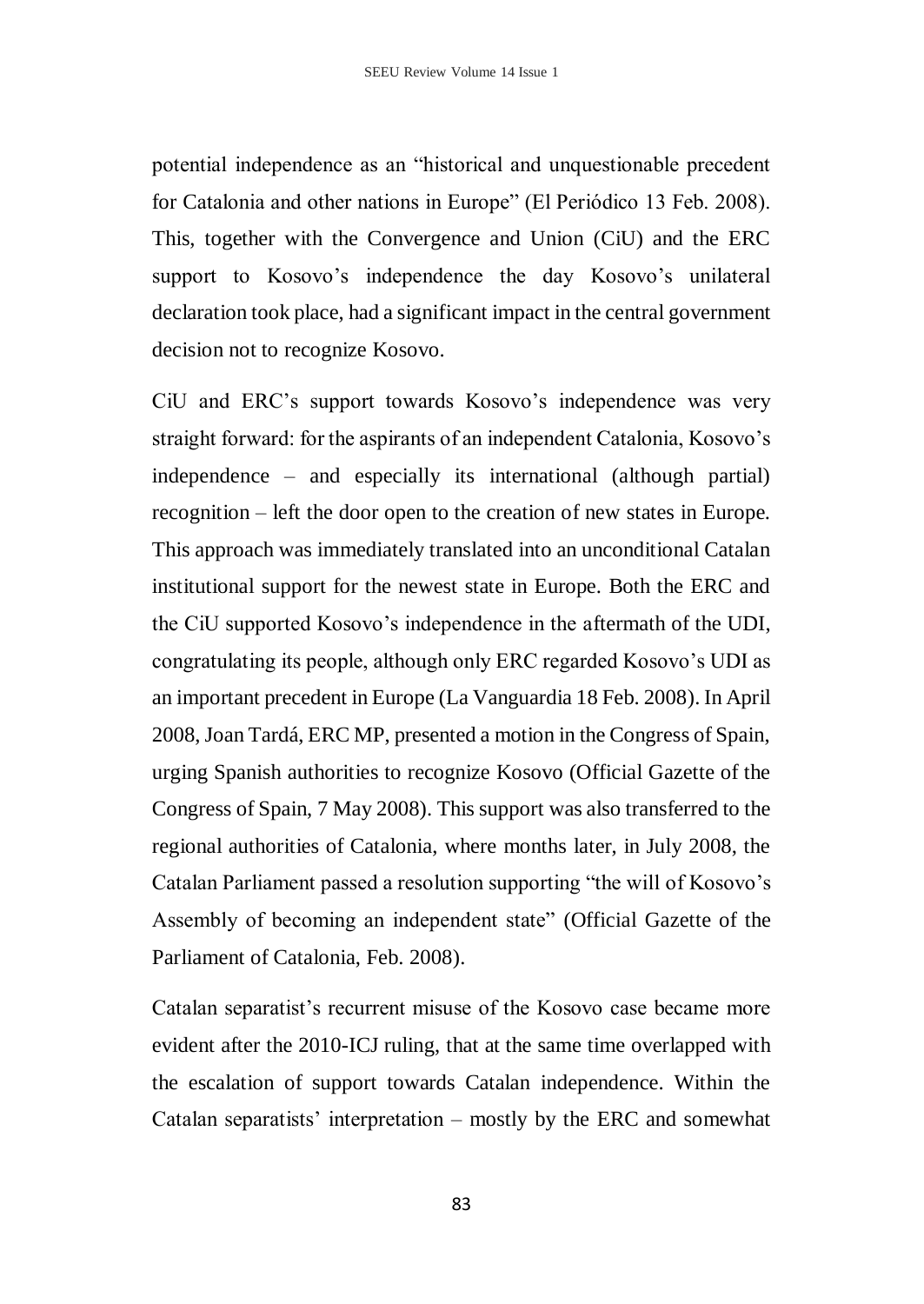by the CiU – the ICJ decision was a watershed event, as it indicated that Catalonia could emulate the unilateral path without infringing international law. This interpretation, however, was extremely faulty and partisan because it ignored the events that had led to the independence of Kosovo a decade before (Vila Sarriá, 2017). ERC officials disregarded those events and focused primarily on the "legality" of the declaration. In this way, ERC openly stated that the judgment revealed that "Catalonia would have international legal basis" to declare independence (El País 23 Jul. 2010). This position was again reflected in an unsuccessful motion in the Congress of Spain weeks later, which called for the urgent recognition of Kosovo (Official Gazette of the Congress of Spain Sept. 2010).

Although CiU received the ICJ decision with great joy, and congratulated Kosovo's authorities for it, the party avoided comparing Kosovo's decision with the situation in Catalonia. This can be explained through two different arguments: firstly, in the board of CiU there were a minority of autonomist leaders, rather than pro-independence – as CiU was a convergence of two parties, the Democratic Convergence of Catalonia and the Democratic Union of Catalonia; and secondly, proindependence leaders within CiU had their spotlight on the Scottish path. This is to say, a referendum of self-determination that was agreed upon with the central government. On the contrary, ERC considered the example of Kosovo as the most successful path to follow.

The impossibility to negotiate a legal and constitutional referendum with the central government in 2014, however, led both CiU and ERC to focus on the Kosovar path. Since then, the allusions to Kosovo's unilateral road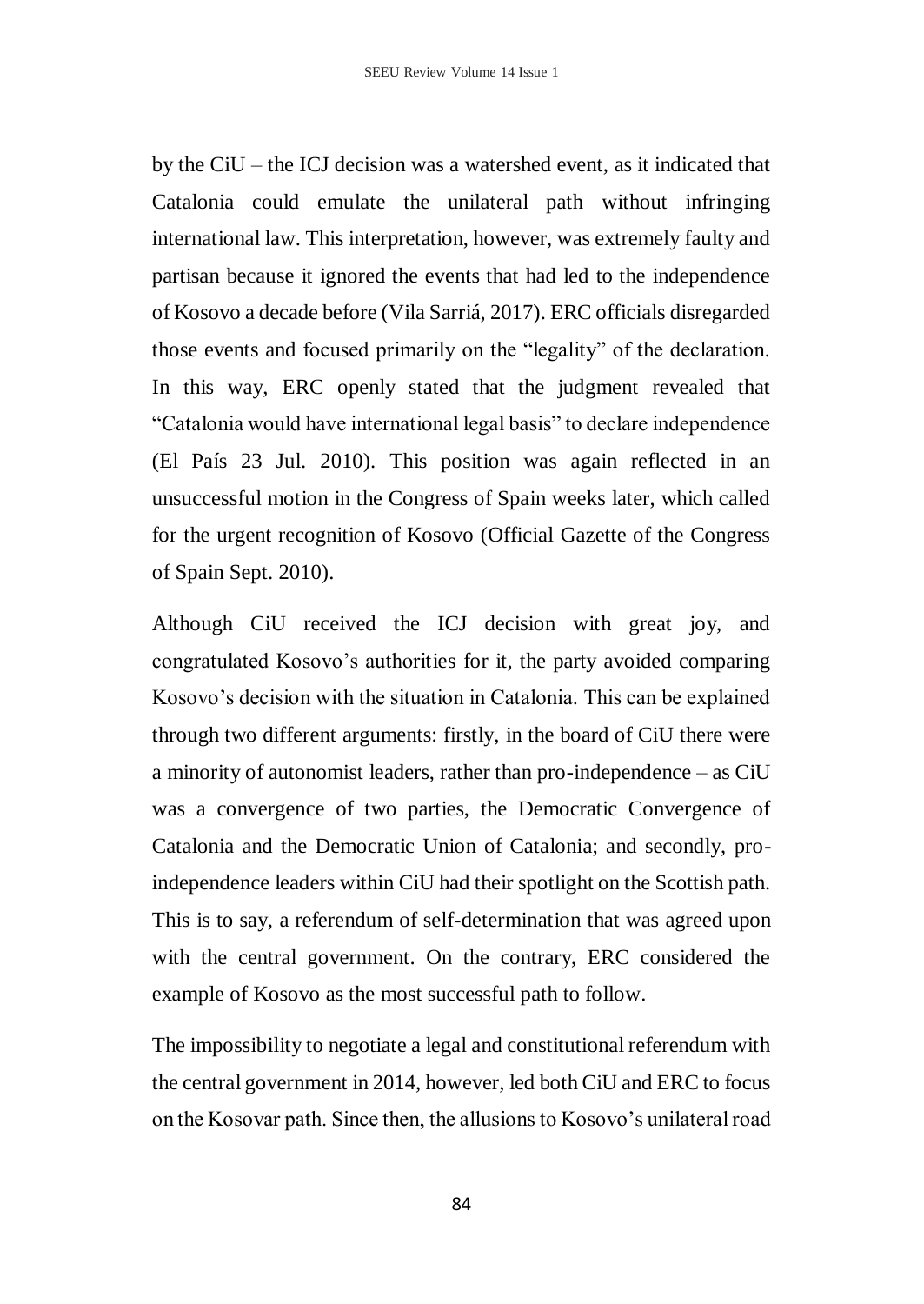became very recurrent, and brought Catalan leaders to try meet Kosovar representatives in Pristina with no success. In the book "*The Last 100 Meters: The Road Map to Winning the Catalan Republic*" (2016), Quim Torra, Catalan president in office, stressed that "nothing could be the same after the ICJ decision on Kosovo's UDI" (Torra i Pla, 2016). This was also followed by Marta Rovira's declaration, ERC's Secretary General, on June 2016, stressing that Catalonia should mirror Kosovo's process for independence (La Vanguardia 28 Jun. 2016).

Kosovo's path was finally emulated by Catalan leaders on 27 October 2017, when the Catalan Parliament declared independence unilaterally. Nonetheless, the result was very different. Unlike Kosovo, Catalonia received no international recognition. Even Kosovo, the state that Catalan separatists had fervently defended, declined to recognise Catalonia, and asserted once and for all that Catalonia and Kosovo were disparate cases with very few similarities in common.

#### **Conclusion**

This paper shows that the non-recognition of Kosovo by Spain cannot solely be explained through the adherence to international law of the different Spanish governments throughout the last years. The internal situation of Spain – the Basque Country and Catalonia – played, and continues to play, by contrast, a fundamental role; albeit other reasons such as the proximity of the general elections in Spain in March 2008 and the pressure of the PP and the Catalan and Basque nationalists parties during these elections contribute to understand the complex decision taken by the Spanish authorities in the last years.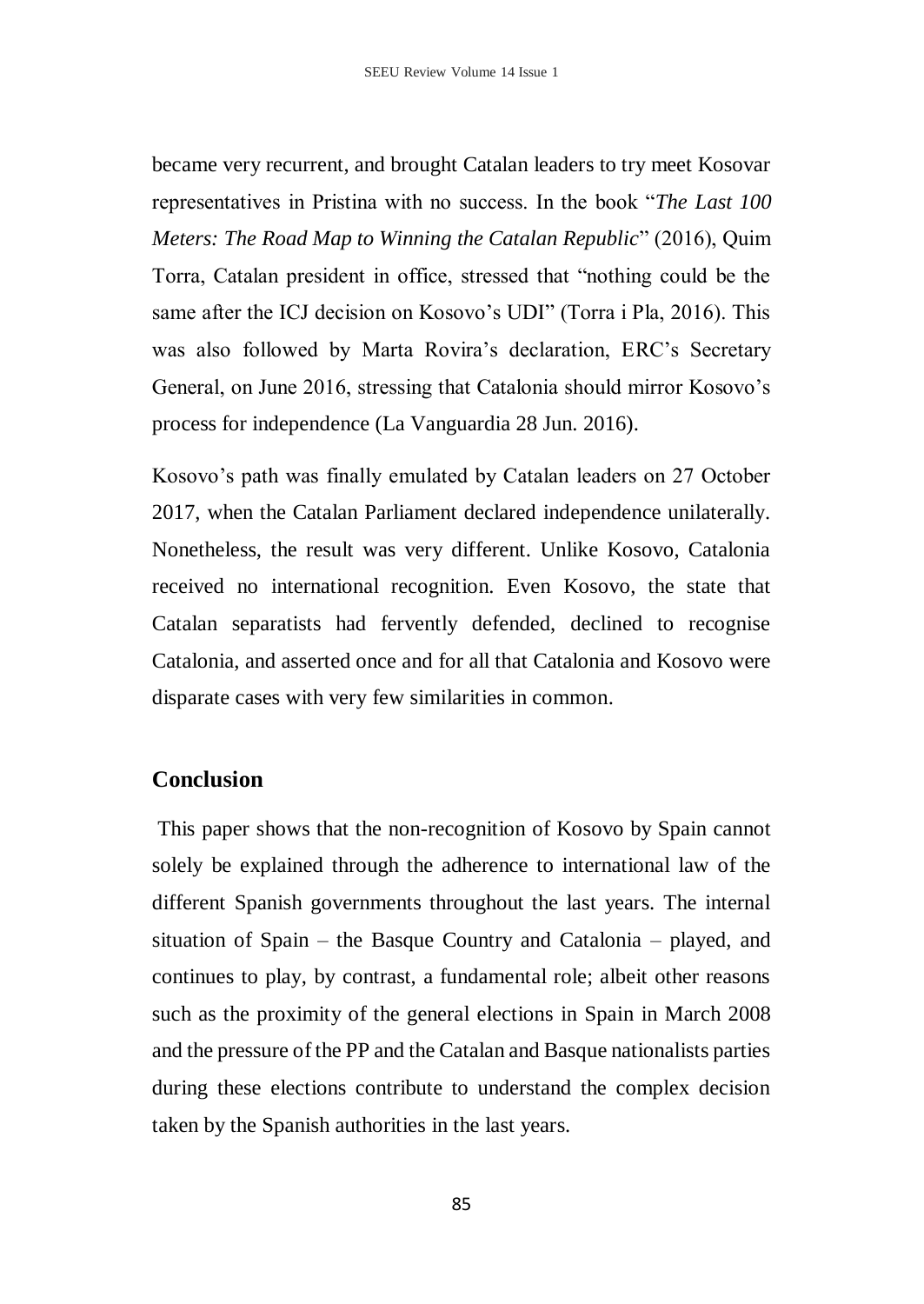The decision not to recognise Kosovo based on the situation in Catalonia and the Basque Country helped form a faulty analogy between the two cases. Although this has been tacitly refused by the different Spanish governments, the worsening of Spanish relations with Kosovo, whilst the crisis in Catalonia was at its highest peak, confirm the Spanish government compared, unintentionally, the two cases. Likewise, this event was motivated by the pressure of Catalan separatists that supported Kosovo' statehood in an unconditional manner and misused its path for self-determination to further their own path for independence, ignoring the singularities of the Kosovar case.

Kosovo's path for self-determination played a significant role in the Catalan process for independence. Since the declaration of the former Serbian province in 17 February 2008, the Catalan support for its independence, through political statements and motions, was and has been exhaustive, *inter alia*, because Catalan separatism regard Kosovo's independence, and specially the ICJ-2010 decision, as an historical precedent, that could be replicated elsewhere whilst complying with international law. This position was partisan and selfish and highly contributed to the Spanish approach not to recognize Kosovo.

In the foreseeable future, it is very unlikely that the government of Spain will change its position vis-à-vis Kosovo, regardless of the government in power. Both the PP and the PSOE – parties in power for the last thirty years – have shown that the Kosovo question is a state matter, that will remain unaltered as long as Serbia and Kosovo do not achieve a mutual agreement, by which the former recognizes Kosovo as an independent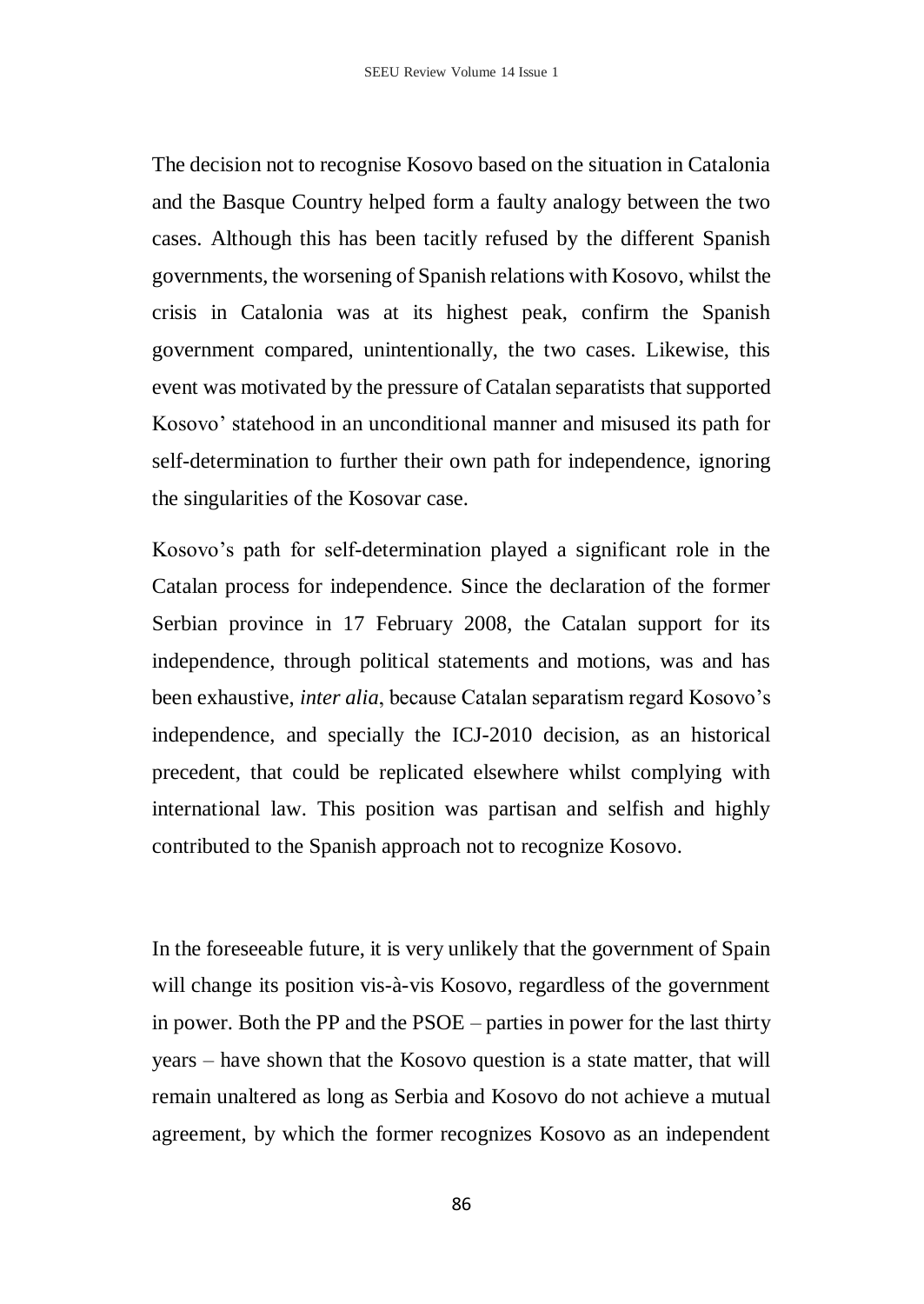state. Furthermore, Spain's approach will most likely continue to lay in the strong line of non-recognizers, as there is no likelihood that the Spanish position will dissociate Kosovo from the internal situation in Spain; and being the crisis in Catalonia still high and persistent, no change in Madrid's policy vis-à-vis Kosovo is foreseen.

\* *This publication is part of the wider research supported by the Kosovo Foundation for Open Society in the context of the project 'Building Knowledge about Kosovo (v.2.0)' whose findings will be published soon.*References

## **References**

- Accordance with International Law of the Unilateral Declaration of Independence in Respect of Kosovo, Advisory Opinion, I.C.J. (2010, May).
- Accordance with International Law of the Unilateral Declaration of Independence in Respect of Kosovo (2009, April). Written statement of the Kingdom of Spain. [https://www.icj-cij.org/files/case](https://www.icj-cij.org/files/case-related/141/15644.pdf)[related/141/15644.pdf](https://www.icj-cij.org/files/case-related/141/15644.pdf) (accessed March 27 2018).
- Armakolas, I. and J. Ker-Lindsay (2017). Lack of Engagement? Surveying the Spectrum of EU Member State Policies towards Kosovo. Kosovo Foundation for Open Society, pp. 1-59.
- El Diario (2018, November). *Borrell subraya que España no va a reconocer a Kosovo "porque lo diga un director general del COI"*. [https://www.eldiario.es/politica/Borrell-Espana-reconocer-Kosovo-](https://www.eldiario.es/politica/Borrell-Espana-reconocer-Kosovo-COI_0_837466304.html)COI 0 837466304.html (accessed on 27 March 2019).
- El Mundo (2008, February). *Moratinos compara la independencia de Kosovo con la invasión de Irak.*  [https://www.elmundo.es/elmundo/2008/02/18/internacional/120332523](https://www.elmundo.es/elmundo/2008/02/18/internacional/1203325230.html) [0.html](https://www.elmundo.es/elmundo/2008/02/18/internacional/1203325230.html) (accessed on 19 March 2019).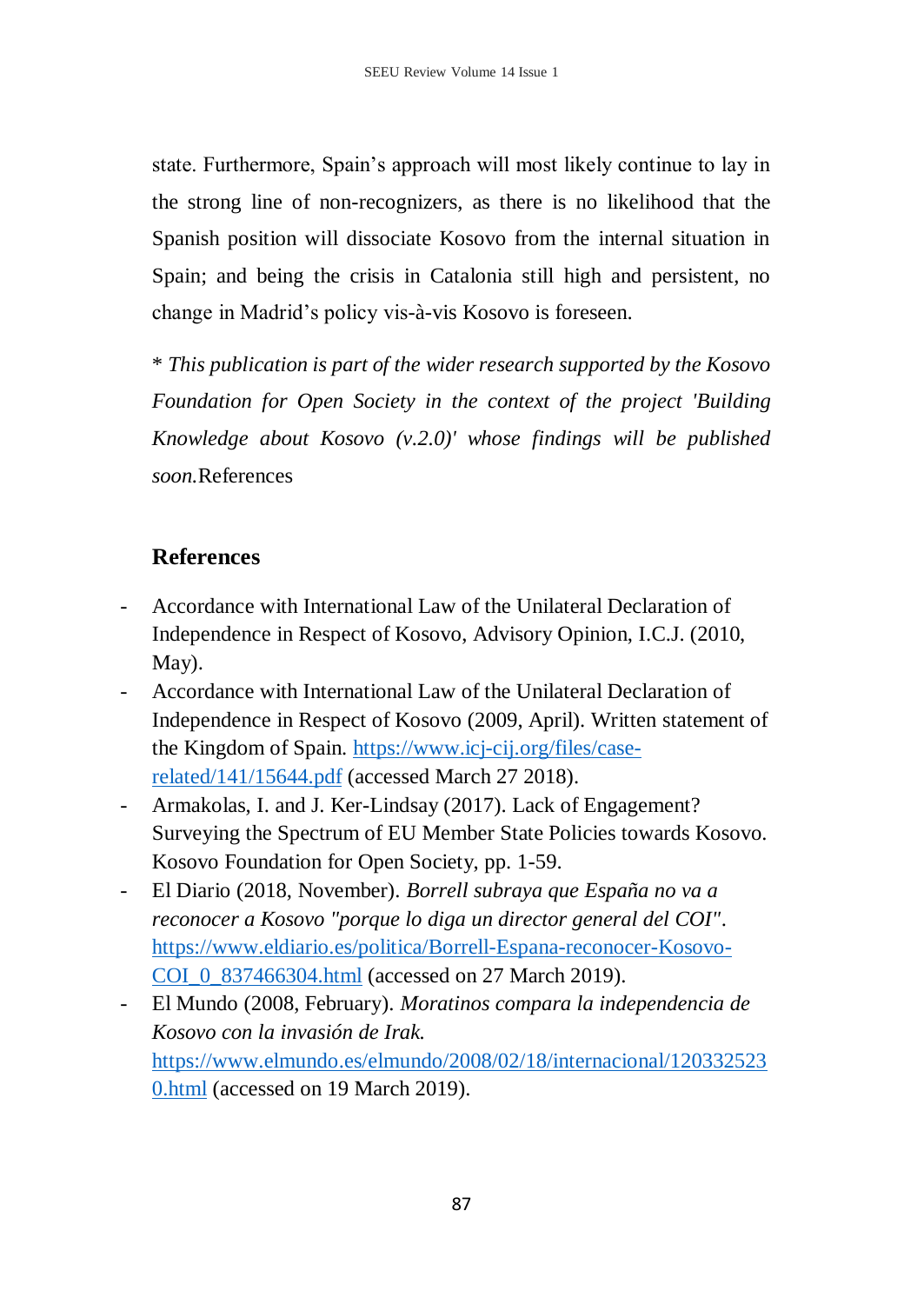- El Mundo (2009, December). *Moratinos, Ciudadano de Honor de Belgrado.* 

<https://www.elmundo.es/elmundo/2009/12/12/espana/1260651393.html> (accessed on 20 March 2019).

- El País (2008, February). *El Gobierno vasco dice que Kosovo supone una lección para resolver los conflictos de identidad.* [https://elpais.com/internacional/2008/02/17/actualidad/1203202811\\_85](https://elpais.com/internacional/2008/02/17/actualidad/1203202811_850215.html) [0215.html](https://elpais.com/internacional/2008/02/17/actualidad/1203202811_850215.html) (accessed on 23 March 2019).
- Gross Leon, B. (2008, February). *La posición española sobre Ko*sovo. CincoDías: El País Economía*.*
- France 24 (2018, December). Catalan leader slammed for urging 'Slovenian route' to secession. [https://www.france24.com/en/20181210](https://www.france24.com/en/20181210-catalan-leader-slammed-urging-slovenian-route-secession) [catalan-leader-slammed-urging-slovenian-route-secession](https://www.france24.com/en/20181210-catalan-leader-slammed-urging-slovenian-route-secession) (accessed on March 27 2019).
- International Crisis Group (2007). Kosovo: No Good Alternatives to the Ahtisaari Plan. Europe Report, no.182, pp. 1-48.
- Kosovo Foundation for Open Society (2012). Kosovo Calling, International Conference to Launch Position Papers on Kosovo's Relation with EU and Regional Non-recognising Countries, pp. 1-177.
- Morina, D. (2018, November). Flag Ban in Spain Highlights Kosovo's Sporting Handicap, Balkan Insight.
- Official Gazette of the Congress of Spain. IX legislature (2008, May) [http://www.congreso.es/public\\_oficiales/L9/CONG/BOCG/D/D\\_010.P](http://www.congreso.es/public_oficiales/L9/CONG/BOCG/D/D_010.PDF)\_ [DF](http://www.congreso.es/public_oficiales/L9/CONG/BOCG/D/D_010.PDF) (accessed March 25 2019).
- Official Gazette of the Congress of Spain. IX legislature. September 2010.

[http://www.congreso.es/public\\_oficiales/L9/CONG/BOCG/D/D\\_441.P](http://www.congreso.es/public_oficiales/L9/CONG/BOCG/D/D_441.PDF)\_ [DF](http://www.congreso.es/public_oficiales/L9/CONG/BOCG/D/D_441.PDF) (accessed on October 3 2018).

- Perritt, H. H. (2010). The road to independence for Kosovo: a chronicle of the Ahtisaari Plan, International Affairs, Royal Institute of International Affairs 1944-, (Vol. 86, No. 4, pp. 1016-1019).
- Pouw, B. (2016). The Recognition of Kosovo: A Political Affair. Leiden University. Political Science Department.
- Real Instituto Elcano (2008, May). Barometre: results April 2008. [http://www.realinstitutoelcano.org/wps/wcm/connect/9caa3b804f01963](http://www.realinstitutoelcano.org/wps/wcm/connect/9caa3b804f0196348cd6ec3170baead1/17BRIE_Informe_Completo.pdf?MOD=AJPERES&CACHEID=9caa3b804f0196348cd6ec3170baead1)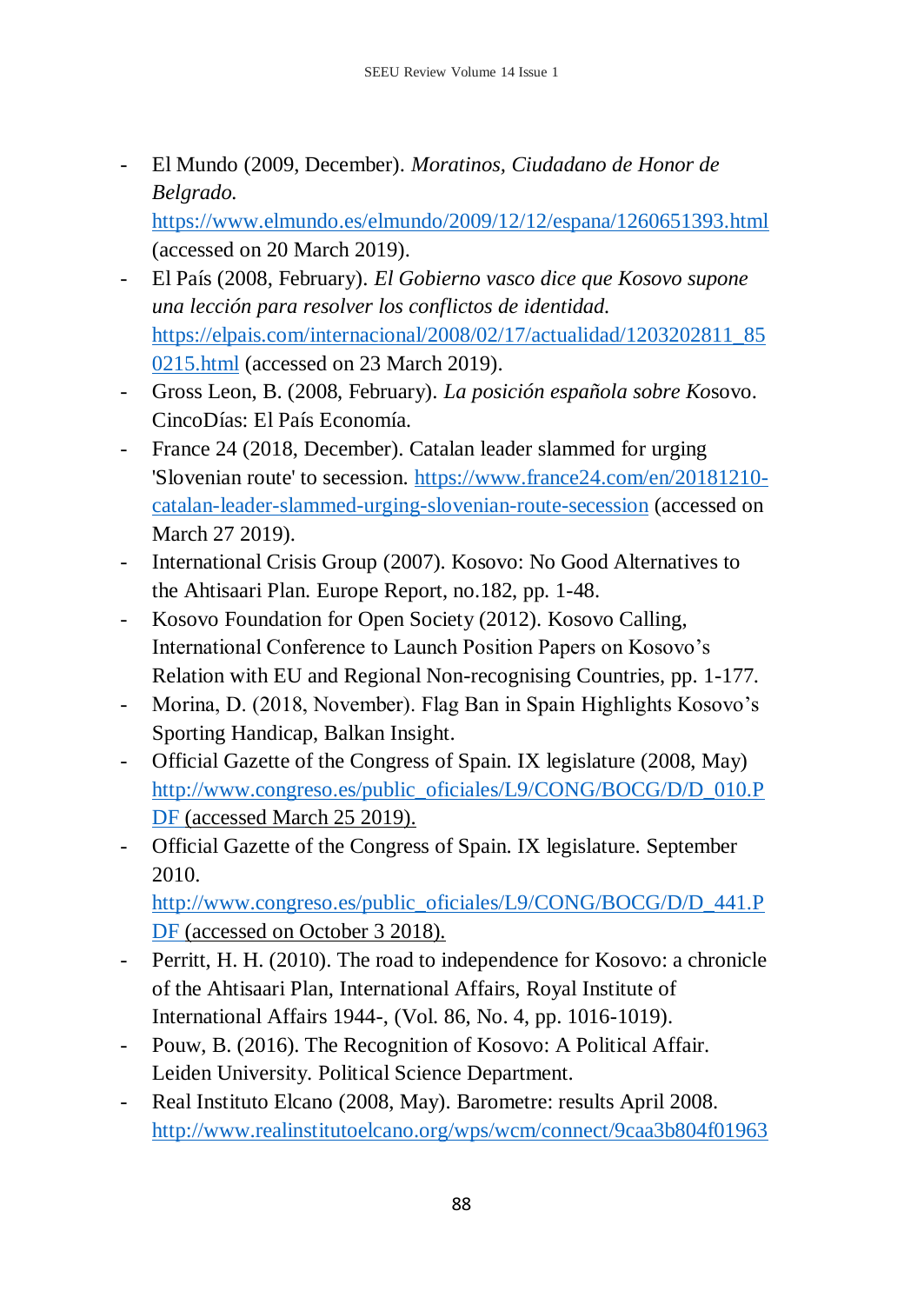[48cd6ec3170baead1/17BRIE\\_Informe\\_Completo.pdf?MOD=AJPERE](http://www.realinstitutoelcano.org/wps/wcm/connect/9caa3b804f0196348cd6ec3170baead1/17BRIE_Informe_Completo.pdf?MOD=AJPERES&CACHEID=9caa3b804f0196348cd6ec3170baead1) [S&CACHEID=9caa3b804f0196348cd6ec3170baead1](http://www.realinstitutoelcano.org/wps/wcm/connect/9caa3b804f0196348cd6ec3170baead1/17BRIE_Informe_Completo.pdf?MOD=AJPERES&CACHEID=9caa3b804f0196348cd6ec3170baead1) (accessed March 26 2019).

- Reuters (2008, February). EU unites on Kosovo despite split on recognition [https://www.reuters.com/article/us-kosovo-serbia-eu/eu](https://www.reuters.com/article/us-kosovo-serbia-eu/eu-calls-for-calm-unity-over-kosovo-idUSL1836995020080218)[calls-for-calm-unity-over-kosovo-idUSL1836995020080218](https://www.reuters.com/article/us-kosovo-serbia-eu/eu-calls-for-calm-unity-over-kosovo-idUSL1836995020080218) (accessed March 20 2019).
- Reuters (2008, February). Spain says won't recognise Kosovo Independence<https://www.reuters.com/article/idUSL18645227> (accessed March 20 2019)
- Reuters (2010, July). Kosovo independence declaration deemed legal [https://www.reuters.com/article/us-serbia-kosovo/kosovo](https://www.reuters.com/article/us-serbia-kosovo/kosovo-independence-declaration-deemed-legal-idUSTRE66L01720100722)[independence-declaration-deemed-legal-idUSTRE66L01720100722](https://www.reuters.com/article/us-serbia-kosovo/kosovo-independence-declaration-deemed-legal-idUSTRE66L01720100722) (accessed March 25 2019).
- Torra i Pla, Q. (2016). *Els últims 100 metres: El full de ruta per guanyar la República Catalana* (The last 100 metres: the roadmap to achieve the Catalan Republic). Angle Editorial: el fil d'Ariadna.
- Vila Sarria, P. (2017, November). Catalonia cannot be compared to Kosovo's fight for independence. Kosovo 2.0.
- Vila Sarria, P. and A. Demjaha (2019, March). *Kosovo: once años batallando por su reconocimiento* (Kosovo: eleven years fighting for its recognition)*.* Atalayar.
- Weslau, F. (2017). Spain's Kosovo-Catalonia conundrum. European Council on Foreign Relations.
- Semi-structured interviews:
- Mr. José Zaragoza Alonso, PSOE MP in the Congress of Spain. Interview with the author. 27 July 2018, Madrid (Spain).
- Mr. Jordi Xucla i Costa, PDeCAT MP in the Congress of Spain. Interview with the author. 12 September 2018, Madrid (Spain).
- Mr. Jordi Martí, ERC Senator in the Senate of Spain. Interview with the author. 20 September 2018, Barcelona (Spain).
- Mr. Albin Kurti, Secretary General and MP of Vetëvendosje in the Assembly of the Republic of Kosovo. Interview with the author. 24 September 2018, Prishtina (Kosovo).